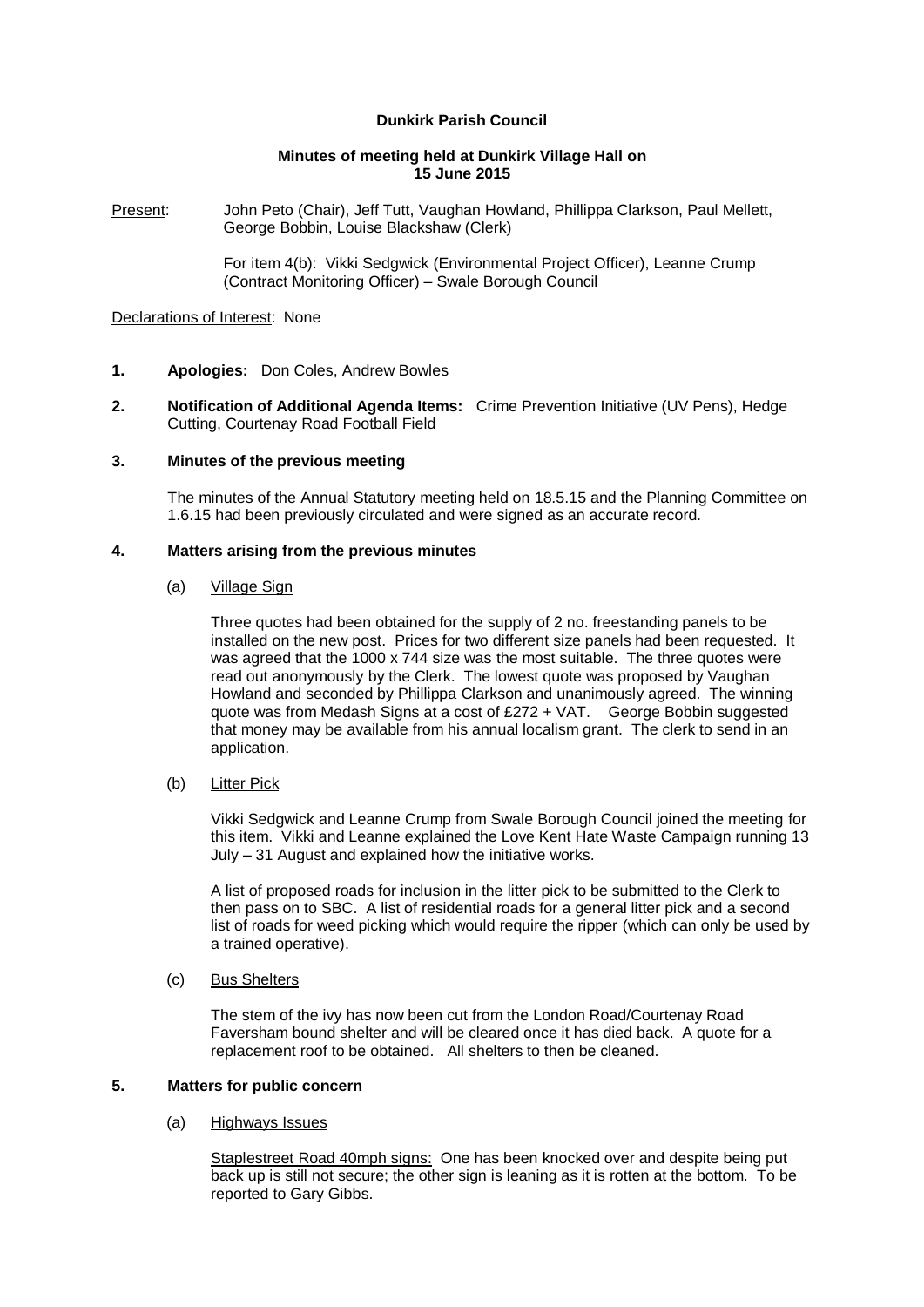Staplestreet Road street sign: The black writing on the sign has faded/washed out. To be reported to Gary Gibbs. George Bobbin also agreed to follow up with Swale Borough Council as it is likely to be SBC rather than KCC matter.

Berkeley Close/Manor House: The road is becoming damaged by heavy vehicles accessing the Manor House site. To be reported to Gary Gibbs. The issue of vehicles accessing the site via Berkeley Close sooner than agreed in the planning consent to be raised with Graham Thomas.

Dawes Road: Alan Blackburn had reported that the proposed scheme will cost in excess of £100k. A report had been submitted to a higher level within KCC for request for additional funding. George Bobbin agreed that he and Andrew Bowles would follow up and push this forward.

Blean House/Horselees Road: New pipes have been installed but the works are not complete some 8 weeks later as a grille to be put at the end of the pipe is still to be fixed. Despite a lot of chasing up, there has been no confirmation of when this work will be completed. A lot of money has been spent on the scheme but without this grille the pipework will quickly become blocked. George Bobbin agreed to follow up.

### (b) Parking Issues

Woodmans Hall: JP/JT to discuss with Boughton Parish Council the proposed yellow lines opposite Woodmans Hall. It was agreed that the Clerk would contact the Police again regarding the cars parking without lights on and ask them to confirm their previous advice that this is only required for vehicles over 3 tonnes, as this is contrary to the Highway Code.

Gate Services: Lorries parking on the pavement and slip road is still causing a problem. Recently a local resident had to walk on A2 with 2 dogs because footway was blocked by lorries. There was previously a lorry park behind the services but it was unknown why this had closed and no longer used. George Bobbin agreed to follow up with SBC.

### (c) Enforcement Cases

No update on the outstanding enforcement cases has been received.

### (d) Crime Update

Crime Prevention Initiative – UV Pens. The cost of the pens/stickers/bag is 50p each. There will also be a cost for printing the A7 size card to go inside. PC will provide a draft design of the card. George Bobbin suggested that money may be available from his annual localism grant. The clerk to send in an application.

The monthly crime update from the new PCSO Joshua Carle was tabled and noted.

# (e) Clay Pits Wood

A complaint had been received that part of Clay Pits Wood had been fenced off blocking access to the public. The landowner was contacted who confirmed that he has always allowed access to the public providing they do not damage the ground/plants. However the reason for the fencing was because he is currently rearing pheasants within the fenced area.

The fencing has since been taken cut and taken down in some areas by unknown person(s). A letter has also been received by the parish council from the person who erected the fence asking for compensation for this damage as the fencing needs to be re-erected. It was agreed that the removal/cutting of the fence in this way is criminal damage and should be reported to the police.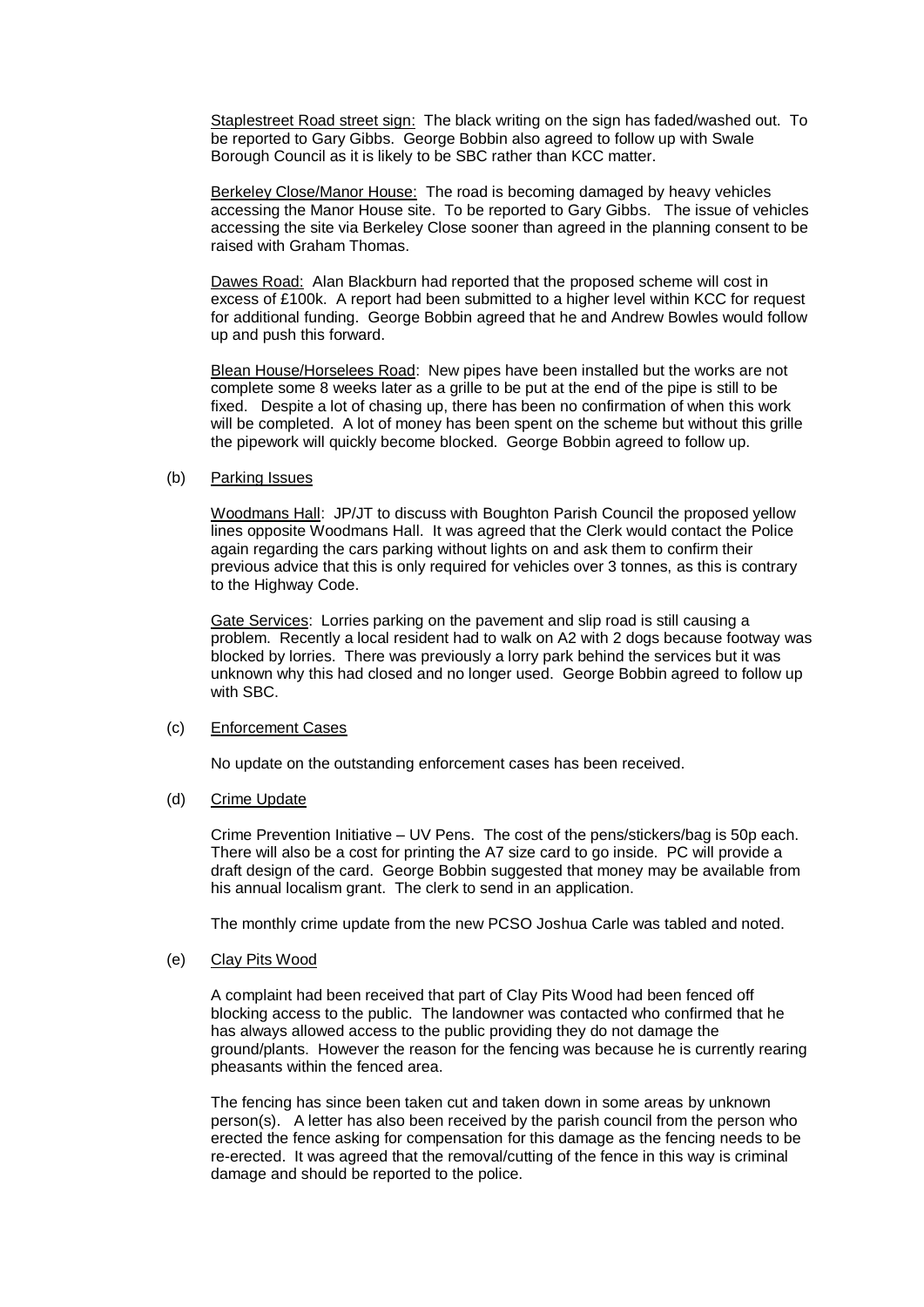# (f) Courtenay Road Football Field

The padlock on the gate to the field had been changed and the new key had not been given to Maytree Nursery which meant that the playing field could not be accessed for mowing grass. The ground and the portakabin are also not being kept in a tidy condition. JP agreed to contact Courtenay Rangers stating that they are in breach of their lease – they must provide a key to the gate and tidy up the grounds within 14 days.

# (g) Hedges

Various hedges in the parish are becoming overgrown and need cutting back:

- Dawes Road/Potters Corner. JP agreed to have a look and try to establish who the owner is.
- Corner of Horselees and Dunkirk Road North. The Clerk to write to the owner.
- Dunkirk Road North/Weatherall Close the residents committee to be contacted.

## **6. Planning**

## (a) Receive Decisions

15/502182/FULL - Sayerland Staplestreet Road - Alterations and extension to existing bungalow to create larger living accommodation with integral garage. Approved

15/500686/FULL – Longview, The Crescent, Boughton - Demolition of dilapidated bungalow and construction of 8 No. 3-bedroom semi-detached dwellings. Approved

14/506214/FULL - Flat B Courtenay House London Road-Removal of window occupying former doorway and replace with brick and render, insert a concrete sill and double glazed window above. Approved

# (b) Consider Applications

15/503738/FULL - 9 Woodside - Erection of single storey rear extension with the insertion of rooflights and single storey side extension. Agreed to object to the application on the grounds that it appears to be overly large and disproportionate in size to the existing property.

### **7. Finance**

### (a) Finance Report:

The report and monthly cash account had previously been circulated and were taken as read.

### (b) Payments: The following payments were proposed, seconded and approved.

|             | Payee                     | Description             | Amount  | <b>VAT</b> | Total     |
|-------------|---------------------------|-------------------------|---------|------------|-----------|
| Cheque 1141 | <b>HMRC</b>               | <b>PAYE</b> for Clerk   | £87.60  | ۰          | £87.60    |
| Cheque 1142 | L Blackshaw               | Clerk wages/office      | £370.24 | ۰          | £370.24   |
|             |                           | allowance               |         |            |           |
| Cheque 1143 | L Blackshaw               | Clerk expenses (postage | £17.98  | ۰          | £17.98    |
|             |                           | + refreshments for APM) |         |            |           |
| Cheque 1144 | Namesco Ltd               | Email renewal           | £19.90  | £3.98      | £23.88    |
| Cheque 1145 | <b>PFL Electrical Ltd</b> | Streetlight repairs     | £239.25 | £47.85     | £287.10   |
|             |                           | <b>Berkeley Close</b>   |         |            |           |
| <b>DDR</b>  | EDF.                      | <b>Electricity Bill</b> | £209.70 | £41.94     | £251.64   |
|             |                           | <b>TOTAL</b>            | £944.67 | £93.77     | £1,038.44 |